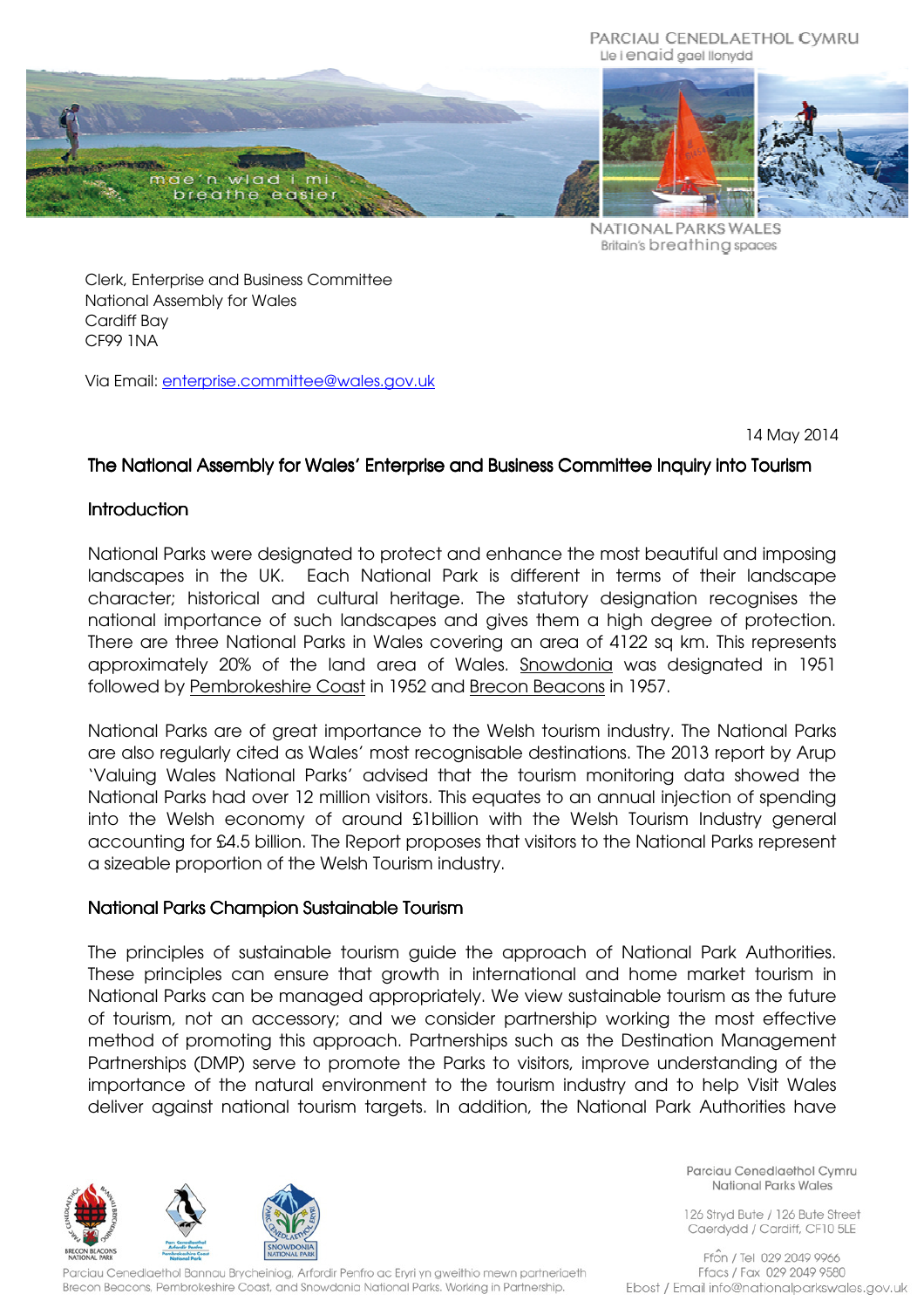accessed Welsh Government partnership funding over a number of years with the aim of fostering partnerships based on delivering on the principles of sustainable tourism.

### High Quality Environments Bring Value to the Tourism Brand m

Visit Wales data affirms that the National Parks are hugely important to the tourism sector. In particular the 2012 Visit Wales Visitor Survey showing 'quality of the natural environment' is the trip asset which receives the highest satisfaction rating 9.5 for all three markets (day, domestic and international).

In the Welsh Government's Tourism Strategy, the distinctiveness of our Protected Landscapes has been recognised as a vitally important part of our product offer and 'brand'. This 'brand' of 'high quality environments, culture and heritage' has not appeared by accident. The 'brand' is the result of careful management, planning controls, development and promotion by National Park Authorities. Local Authorities, Welsh Government, Visit Wales and its agencies and the private and voluntary sectors. It is important to note that the funding and remit of National Park Authorities does not cover the direct marketing of tourism within National Parks,

The National Parks 'brand' is an internationally important one recognised the world over. Irrespective of the country of origin visitors understand that they will experience high quality, unique landscapes and natural features that are managed to a high standard. This means that National Park Authorities work with key agencies, such as Visit Britain to deliver against national tourism targets.

#### 1. The clarity and strength of Wales's tourism "brand"

In 'Partnership for Growth' the Welsh Government Strategy for Tourism 2013-2029', the natural environment is identified as one of five areas of competitive advantage, pointing to' a landscape of high scenic quality, a unique coastline and a diversity of experiences contributing to our visitors' mental and physical wellbeing. The report states that 'We need to take full account of the major asset represented by Wales Natural Environment and consider how to use its characteristics for growing tourism sustainably.'

The importance of a high quality environment, as is found in our National Parks, is vital to the Wales tourism brand as evidenced in Visit Wales research. Names like Snowdonia, Brecon Beacons, and Pembrokeshire Coast resonate with the customers and potential customers in our main market that is the UK, and increasingly in our overseas markets too.

With a focus on cultural, historic and natural assets, the current 'brand' promoted by Visit Wales and other marketing agencies aligns well with Wales's National Parks tourism offer, however we believe even more could be done to showcase National Parks as the jewels in the crown of Wales. National Parks are living and vibrant destinations offering a blend of adventure and tranquillity, and branding must reflect this diversity.

National Parks are high profile destinations with a clear, well-established tourism offer, and the branding of National Parks by Visit Wales should be based on existing strengths.



arciau Cenedlaethol Bannau Brycheiniog, Arfordir Penfro ac Eryri yn gweithio mewn partneriaeth Brecon Beacons, Pembrokeshire Coast, and Snowdonia National Parks, Working in Partnership.

Parciau Cenedlaethol Cymru **National Parks Wales** 

126 Stryd Bute / 126 Bute Street Caerdydd / Cardiff, CF10 5LE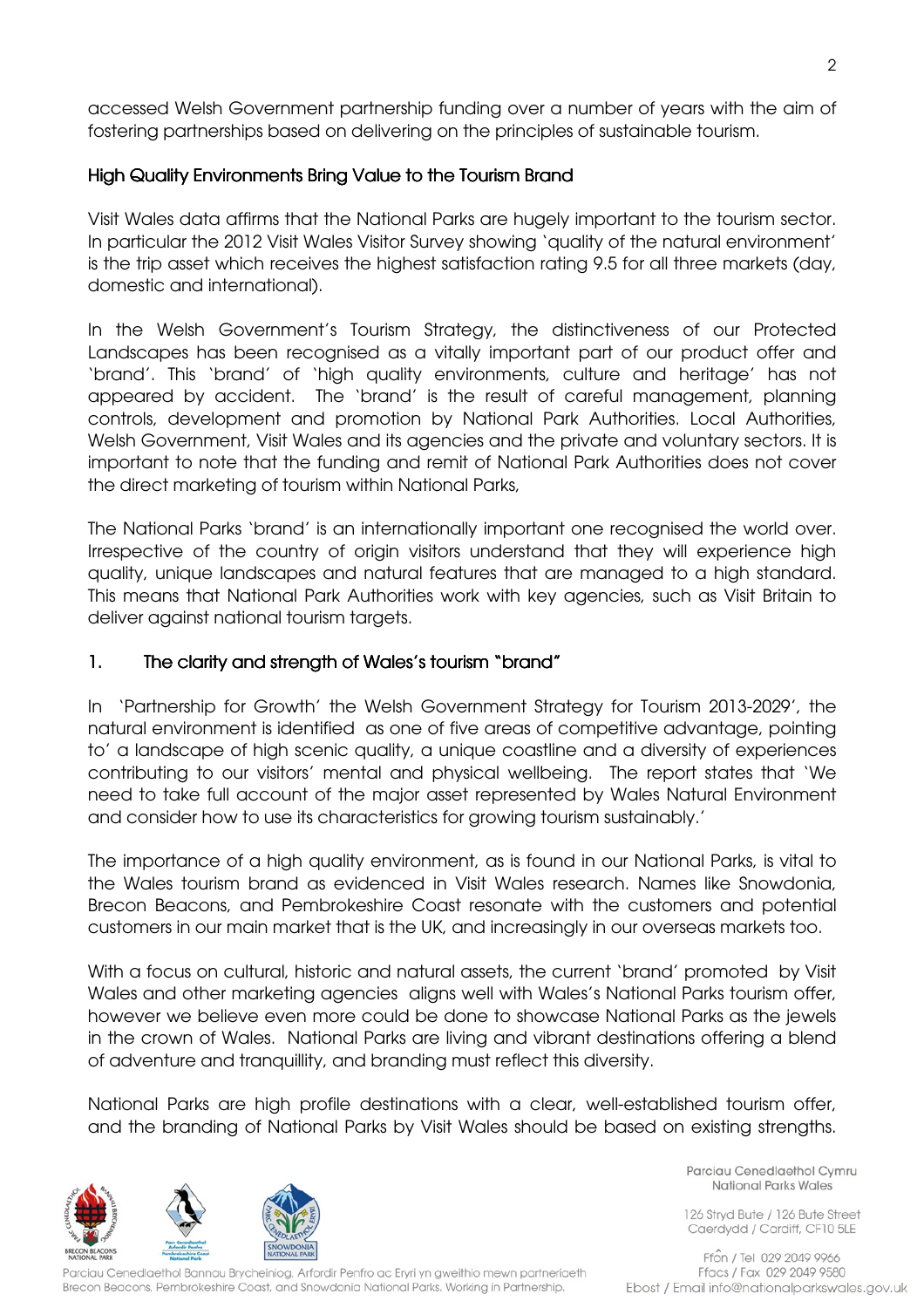We support the marketing of a clearly defined brand, based on our variety of landscapes, nature, activity and cultural heritage. Within the Brecon Beacons National Park the local Destination Brand is being developed locally as a marketing partnership, resourced with money from the Interreg fund.

# 2. The effectiveness of Welsh Government attempts to maximise the value of the domestic tourism market

Ensuring that marketing activity appeals to the domestic market is crucial to the vibrancy of the tourism sector in localities increasingly dependent on income derived from tourism related activities. In all three National Parks the domestic market is crucial as it accounts for high percentage of visits both new and repeat. The effectiveness of the Welsh Government's attempts to maximise the value of the domestic visitor must be monitored to measure its effectiveness. The findings should then be shared among industry partners.

In Pembrokeshire Coast National Park, around 95% of visitors are from the domestic marketing (with the split between Welsh based visitors and those from elsewhere in Britain around 50:50); this trend is mirrored in both Snowdonia and Brecon Beacons National Parks respectively. Numbers have remained relatively stable over the past few years indicating that the Welsh Governments domestic marketing operations are largely effective.

Visit Wales should capitalise on findings in the Arup 2013 report 'Valuing Wales National Parks' highlighted that the National Parks have a 'halo' effect on the rest of the tourism industry in widely drawn, adjacent areas. Major resorts like Llandudno benefit in this way while Tenby has the good fortune to be within the Pembrokeshire Coast National Park and places like Abergavenny and Brecon both in and around the Brecon Beacons also benefit from the designation. More needs to be done to ensure that the private sector especially those in or near National Parks is aware of and able to capitalise on Visit Wales's marketing strategy especially that which relates to the tourism 'pull' of a high quality environment.

Snowdonia National Park Authority has cooperated with the developers of both Snowdonia Zip World and Surf Snowdonia (both outside the boundary), to ensure correlation with their marketing approach and that key messages are shared.

In the Brecon Beacons, the NPA co-ordinates the Sustainable Destination Partnership and plays a major role in supporting the private sector gain benefit from the landscape. It hosts the destination website and has managed the brand development process. It also acts as "treasurer" for the Partnership's joint marketing work.

### 3. The effectiveness of Welsh Government attempts to maximise the value of the international tourism market

Visit Wales should focus its marketing activities at those countries research shows are most likely to visit Wales, particularly those nearest and associated with a relatively smaller carbon footprint. We welcome a well-managed approach to increasing international



Parciau Cenedlaethol Cymru **National Parks Wales** 

126 Stryd Bute / 126 Bute Street Caerdydd / Cardiff, CF10 5LE

arciau Cenedlaethol Bannau Brycheiniog, Arfordir Penfro ac Eryri yn gweithio mewn partneriaeth Brecon Beacons, Pembrokeshire Coast, and Snowdonia National Parks, Working in Partnership.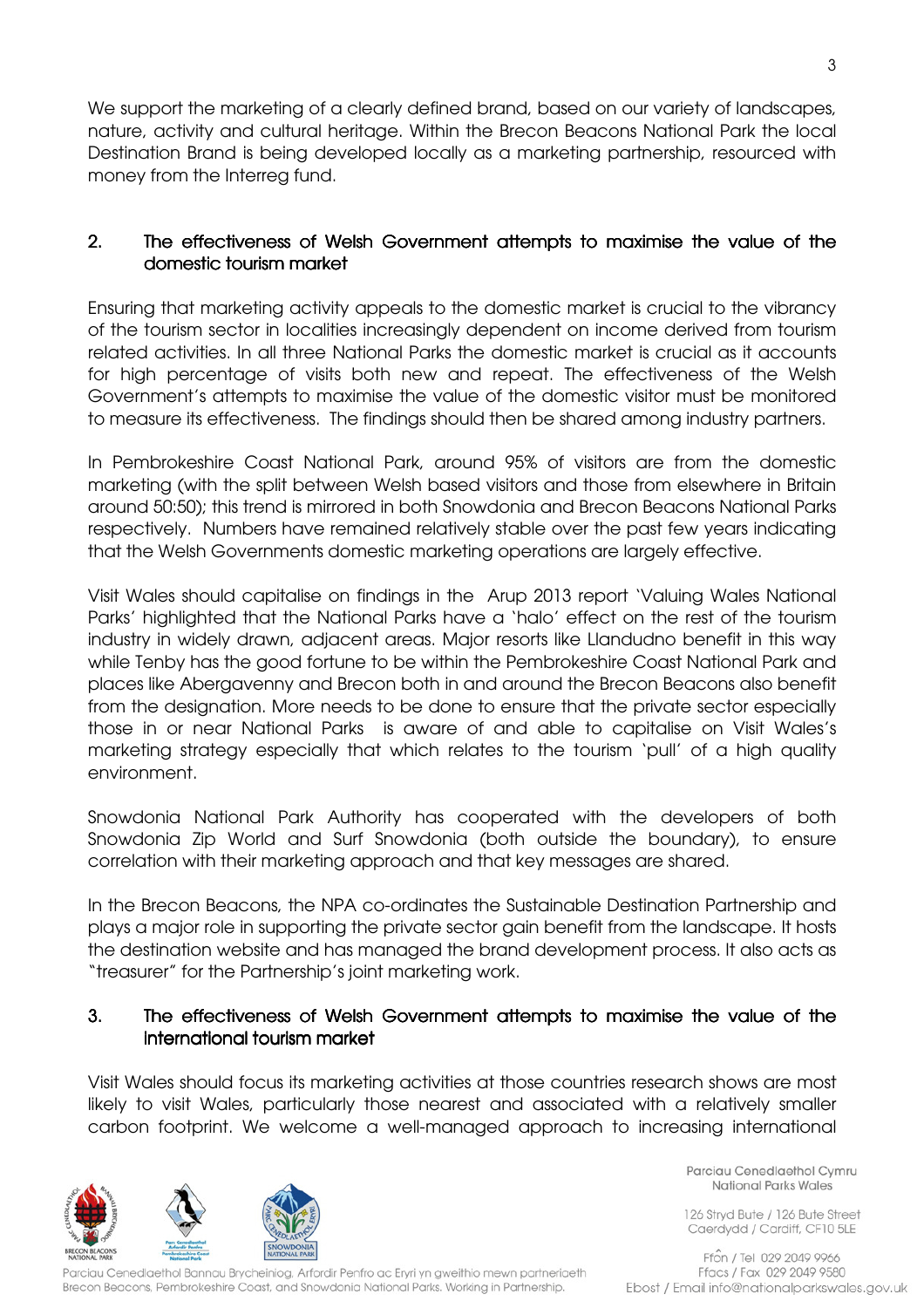tourism to our National Parks. National Parks have a vital role integrating tourism growth and the needs of local communities.

Visit Wales may consider how it can attract international visitors to Wales through careful marketing of the National Parks as they provide ready-made and highly recognisable destinations. National Parks are widely recognised by people all over the World as encapsulating a nation's finest landscape(s) and cultural heritage, whilst usually offering opportunities for extensive recreation. For the overseas markets publicity being given through vehicles such as Lonely Planet Guides and through the proven success of the Wales Coast Path means that the attraction of our natural environment is now being recognised by our overseas visitors.

Maximising the value of international tourism is important as international visitors often have a higher spend profile than domestic visitors. New and innovative mechanisms for increasing the yield, for example by working with the cruise ship sector and approaching emerging markets with exiting propositions, will be required in order to achieve growth. Providing a compelling offer to international markets, partly based on our National Parks, also provides opportunities for attracting inward investment in other sectors. However we caution that 'sustainable tourism principles' do not always fit well with highly competitive price driven holiday destinations.

### 4. Performance of Visit Wales compared with tourism development agencies in the rest of the UK

The public sector cuts will have an impact upon the ability of Visit Wales to develop tourism and of the National Park Authorities in managing the pressures created by visitors.

Many Local Authorities have had to significantly reduce their tourism work, the provision of infrastructure and other services and facilities that support the tourism offer.

### 5. The success of Visit Wales marketing activities

As mentioned in Question 1, recent marketing activity highlighting outdoor recreation and cultural heritage sit well with the offer provided by the National Parks of Wales. A recent Visit Wales report states that outdoor activity provision contributes £480 million to the Welsh economy.

Empirical evidence, including that gathered by ourselves, Visit Wales, Natural Resource Wales, Destination Management Organisations, suggest that visitor numbers have remained at relatively constant levels. Although the research also shows that spend has decreased, largely due to factor beyond the control of the Welsh Government e.g. economic down turn, adverse weather, increased competition. We conclude that Visit Wales' marketing activities, given variables outside their control, have been successful.

The use of social media demonstrates how crucial the marrying of marketing activity and infrastructure investments need to be. The use of digital media for meeting visitor demand for online information', is essential - in Pembrokeshire the Coast to Coast Destination



Parciau Cenedlaethol Bannau Brycheiniog, Arfordir Penfro ac Eryri yn gweithio mewn partneriaeth Brecon Beacons, Pembrokeshire Coast, and Snowdonia National Parks, Working in Partnership.

Parciau Cenedlaethol Cymru **National Parks Wales** 

126 Stryd Bute / 126 Bute Street Caerdydd / Cardiff, CF10 5LE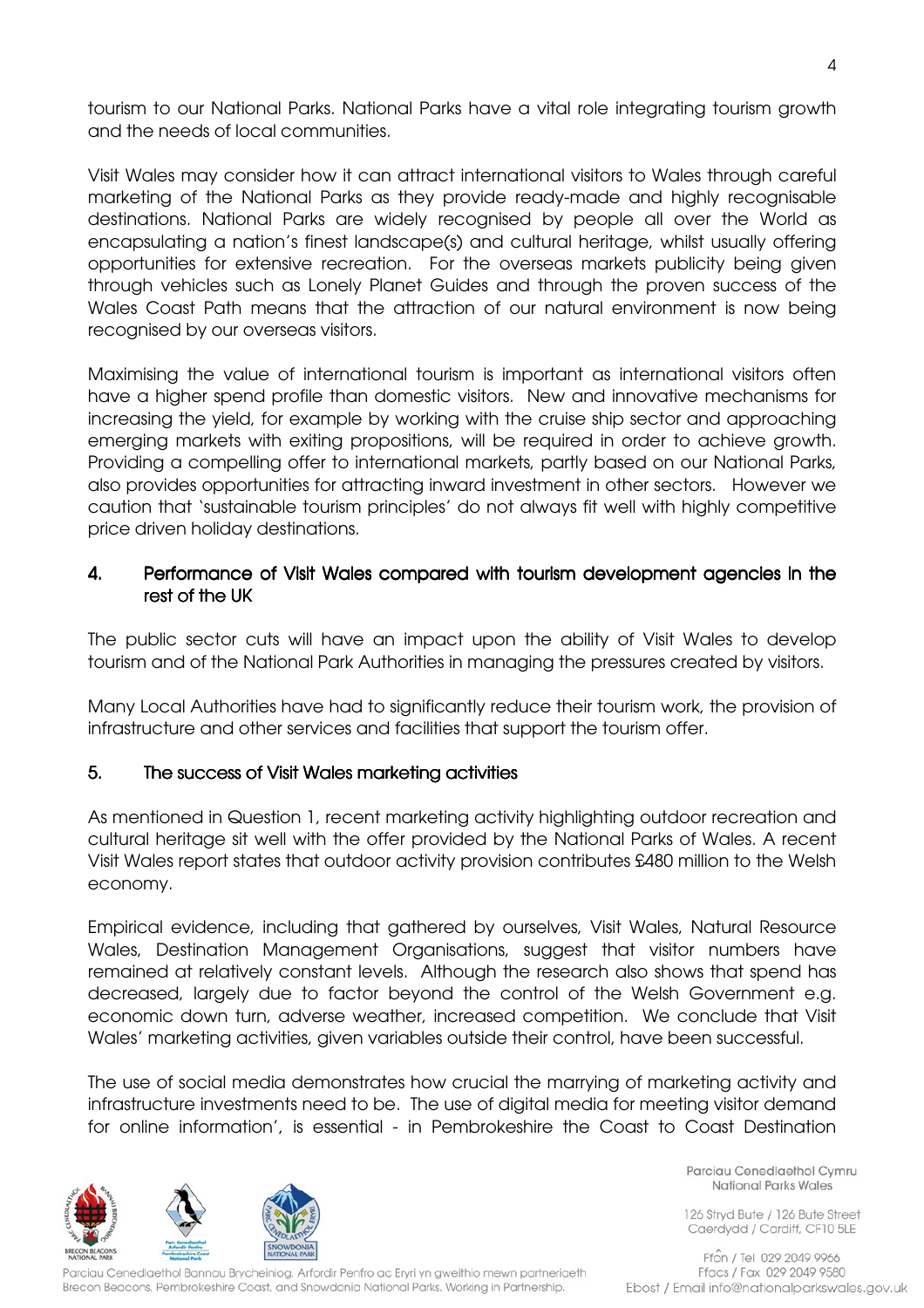magazine is now downloadable and on-line, whilst in Snowdonia a smartphone app has been released, reflecting visitor needs. Changing needs are also found in demographics, in Wales and the UK as a whole people are getting older, facilities and services must reflect such as the provision of easy access sites as well as looking to how centres can cater for cross generational holidays. Once again, National Parks provide for varied visitor needs and cross generational experiences; more could be done to market this selling point.

'Future proofing' the tourism industry requires two key things. Firstly, to understand the needs of our visitors to our National Parks.; and secondly to understand and work within the capacity of National Parks key tourism resource, the natural environment. There must be research, funding and advice to the industry. Overall working with the private sector has been positive and the examples like Destination Pembrokeshire Partnership and the Brecon Beacons Sustainable Destination Partnership has helped in making this possible. Further positive relationships with the private sector have been found through the Welsh Tourism Alliance.

National Parks themselves have been responsible for successful campaigns to promote themselves to the domestic market. Pembrokeshire Coast National Parks retro-poster campaign has been award winning and was featured in the London Underground, and more recently Cardiff Airport – therefore also making an appeal to the international market. Pembrokeshire Coast National Park Authority has also developed a visitor website that enables users to select destinations, activities and other key features such as accessibility to help them plan their holiday and recreation. In addition to this Pembrokeshire Coast National Park Authority managed the marketing of the Wales Coast Path. Brecon Beacons as a destination manages its own marketing through a partnership based approach with strong input from the private sector.

Snowdonia National Park Authority has engaged with several private sector marketing companies, especially in the sustainable holidays marketing sector, to assist in the delivery of its relevant Destination Management Plans' actions. The latest project has seen access given to Visit Wales partnership funding and the Authority lead on a partnership between themselves and the Areas of Outstanding Natural Beauty of North Wales; this successful pilot is now seen as a potential model for regional marketing between designated landscapes. Linkages are also being forged with, Manchester, Liverpool and Birmingham Airports with Visit Wales and Visit Britain support.

All three National Park Authorities have been working in recent years with Visit Wales to develop and promote Wales' Green Tourism product – businesses that are managing their own local environmental impacts through schemes such as the Green Tourism Business Scheme. Brecon Beacons now have 50 green businesses certified and training courses for such businesses have been run in all three National Parks. Promotion has been via marketing channels such as Green traveller and the Our Land project.

# 6. The work of Visit Britain as it relates to Wales, and the extent of coordination between Visit Britain and Visit Wales



Parciau Cenedlaethol Bannau Brycheiniog, Arfordir Penfro ac Eryri yn gweithio mewn partneriaeth Brecon Beacons, Pembrokeshire Coast, and Snowdonia National Parks, Working in Partnership.

Parciau Cenedlaethol Cymru **National Parks Wales** 

126 Stryd Bute / 126 Bute Street Caerdydd / Cardiff, CF10 5LE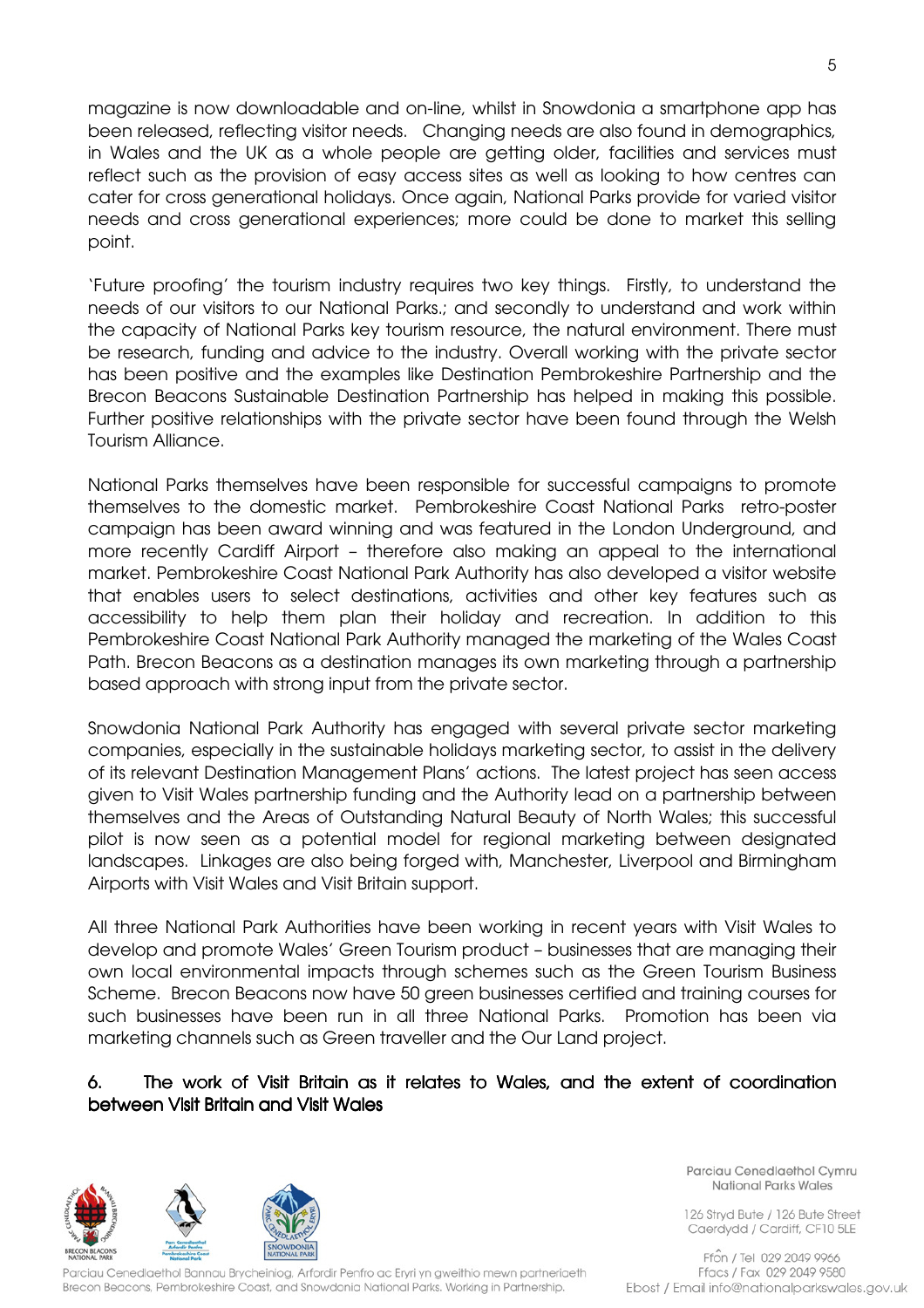As part of the UK family of National Parks, we do contribute to some marketing initiatives delivered by Visit Britain. We welcome opportunities to work more closely with both Visit Britain and Visit Wales and believe that such joint working adds value to the marketing messages and the work of the industry on the ground.

Greater clarity on the relationship between Visit Wales and Visit Britain would provide us with a better understanding of the work of Visit Britain and its relationship to Wales. Further clarity would help us develop better joint working and enhance applications to potential funding opportunities for National Parks and the tourism industries that operate within our boundaries.

### 7. The sufficiency and effectiveness of Welsh Government resources targeted at promoting tourism and supporting Welsh tourism businesses, and whether it represents good value for money

National Park Authorities are always open to discussions linked to increasing investment in sustainable tourism. Tourism is a key component of the economic wellbeing of our National Parks. The Welsh Government Tourism Strategy and changes to Visit Wales' governance reflect greater awareness of the economic important of tourism. In addition to economic vitality, tourism can improve the quality of life for resident populations, for example by providing better access to green spaces, improved infrastructure and mechanisms that promote involvement in outdoor activities. If taken alongside economic indicators linked to assessing value-for-money is evident.

Early indications suggest that recent investment programmes, utilising EU funds, are attracting more visitors and improving the quality of their experiences. The Welsh Coast Path End of Project Report published in 2013 states that this Welsh Government and coastal Local Authorities funded infrastructure has attracted nearly three million visitors and was worth an estimated £16m to the Welsh economy over twelve months.

Over the past few years, we have seen significant investment of EU funds into the tourism sector, for example the Snowdonia Centres of Excellence, a project which has seen £4 million invested in the outdoor recreation sector across southern Snowdonia. Although many of these projects have been developed locally with the support of National Park Authorities, there has also been significant investment from the Welsh Government, both in terms of finance and officer support. Alongside significant capital investment, we have seen investment in appropriate business support and training which is helping the private sector strengthen its offer and capitalize upon investment. Although difficult to quantify (especially as these projects are only now reaching maturity), we are seeing new businesses being established on the back of this investment, in addition to existing businesses seeing an increase in turn-over. Feedback from bodies such as Wales Tourism Alliance also indicates that there has been a strengthening of business-to-business networking and activity being spurred on by business confidence in knowing there is structural, financial and strategic support.



Parciau Cenedlaethol Bannau Brycheiniog, Arfordir Penfro ac Eryri yn gweithio mewn partneriaeth Brecon Beacons, Pembrokeshire Coast, and Snowdonia National Parks, Working in Partnership.

Parciau Cenedlaethol Cymru **National Parks Wales** 

126 Stryd Bute / 126 Bute Street Caerdydd / Cardiff, CF10 5LE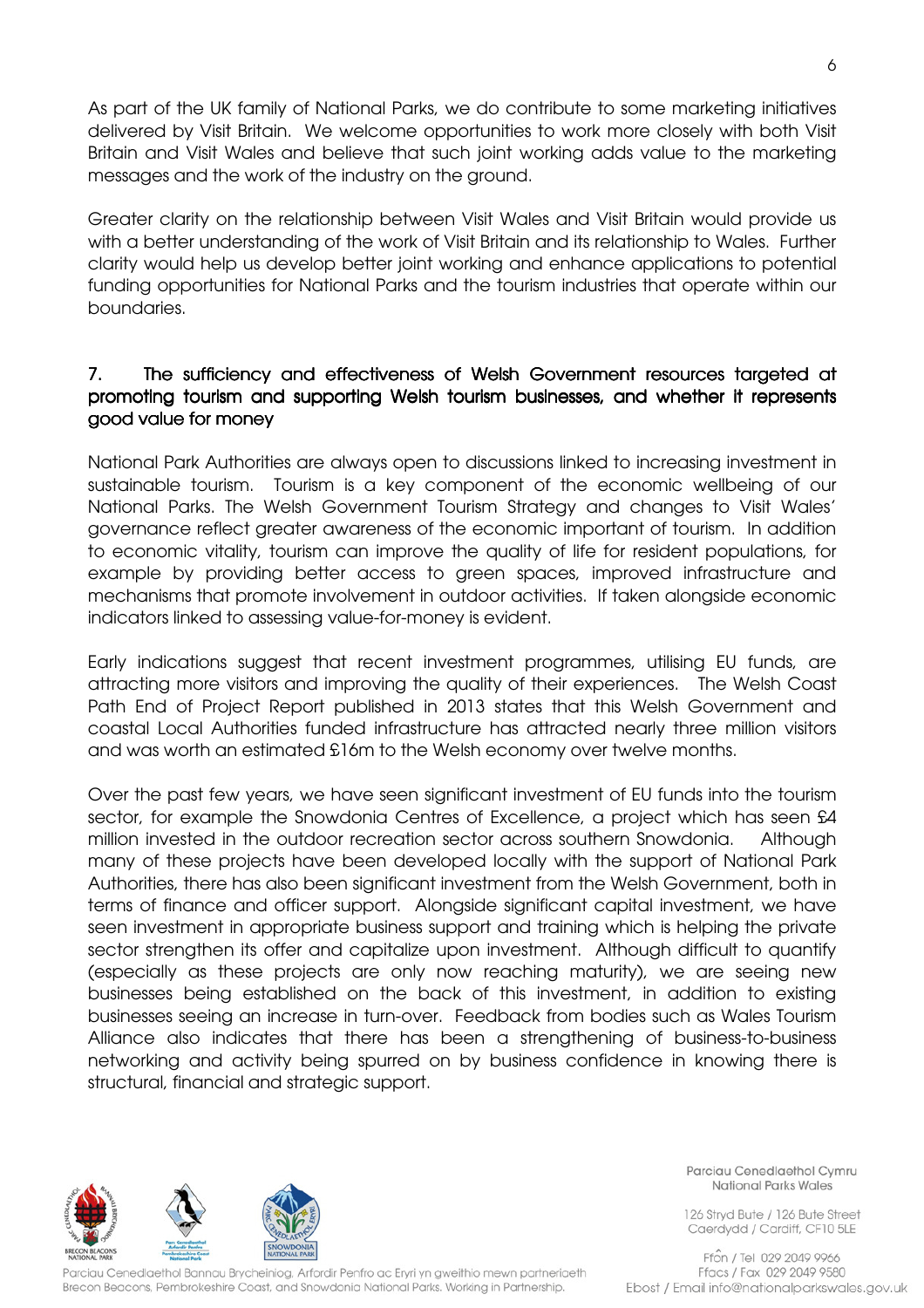In the Brecon Beacons, there have been two Interreg IVB NW E projects in recent years, aimed at developing tourism in the area. Both have been worth £1million over 3-4 years and the most recent, Rural Alliances, has brought an additional £800,000 into Wales as The NPA has acted as Lead Partner. Both have been aimed at developing tourism at the local/community level as well as supporting specific sustainability schemes. In addition BBNPA has been a key partner in the LEADER Cooperation project, Walking with Offa, with partners either side of the English-Welsh border from north to south. This project was worth £600,000 in Wales and has been based at community led development of walking tourism coordinating with the Offa's Dyke Long Distance Trail which links to both ends of the Coastal Path, making probably the longest circular walk in the world.

# 8. How the Welsh Government monitors and evaluates the effectiveness of its tourism support and marketing activities

All three National Park Authorities are included in relevant research and monitoring activity, with information made available on request. However, we do note that the data collated is not always available at National Park level; usually data is collated and presented at Local Authority level. This presents difficulty when progressing some funding applications and in developing business cases for investment.

Making data available at National Park level would reflect their importance in terms of their role as key destinations, assist in visitor capacity management, improve quality and increase investment.

With regard to projects funded or part-funded by the Welsh Government, the monitoring and evaluation seems to be in-line with the requirements of other funding bodies and appropriate to the grants provided.

# 9. The use made of opportunities for funding and other support from the EU

We welcome that Visit Wales has received significant Convergence funding at the all-Wales level. In general, EU funded projects have built upon the existing tourism offer in each National Parks (where funding has been available). This has strengthened the sector considerably and has largely seen appropriate investments (often informed by local organisations) being made. The National Parks of Wales welcome the fact that some projects which have benefited from EU funding have formed an integral part of Visit Wales' latest marketing initiative; this is seen to be making the most of the investment, although the success of the new advertising format is yet to be evaluated.

Looking towards future opportunities arising from EU structural funds; we would welcome efforts aimed at making application for small amounts being made easier and more streamlined. Quick project approval can sometimes be vital in the tourism sector to take advantage of fair weather or new / emerging trends. In addition, it is important to ensure that there are strategic links between structural funds (incl. Regional Development Partnerships) and Destination Management Plans. In doing so, we can further build upon previous rounds of EU funding and build a longstanding and identifiable rapport with new and existing visitors.



Parciau Cenedlaethol Bannau Brycheiniog, Arfordir Penfro ac Eryri yn gweithio mewn partneriaeth Brecon Beacons, Pembrokeshire Coast, and Snowdonia National Parks, Working in Partnership.

Parciau Cenedlaethol Cymru **National Parks Wales** 

126 Stryd Bute / 126 Bute Street Caerdydd / Cardiff, CF10 5LE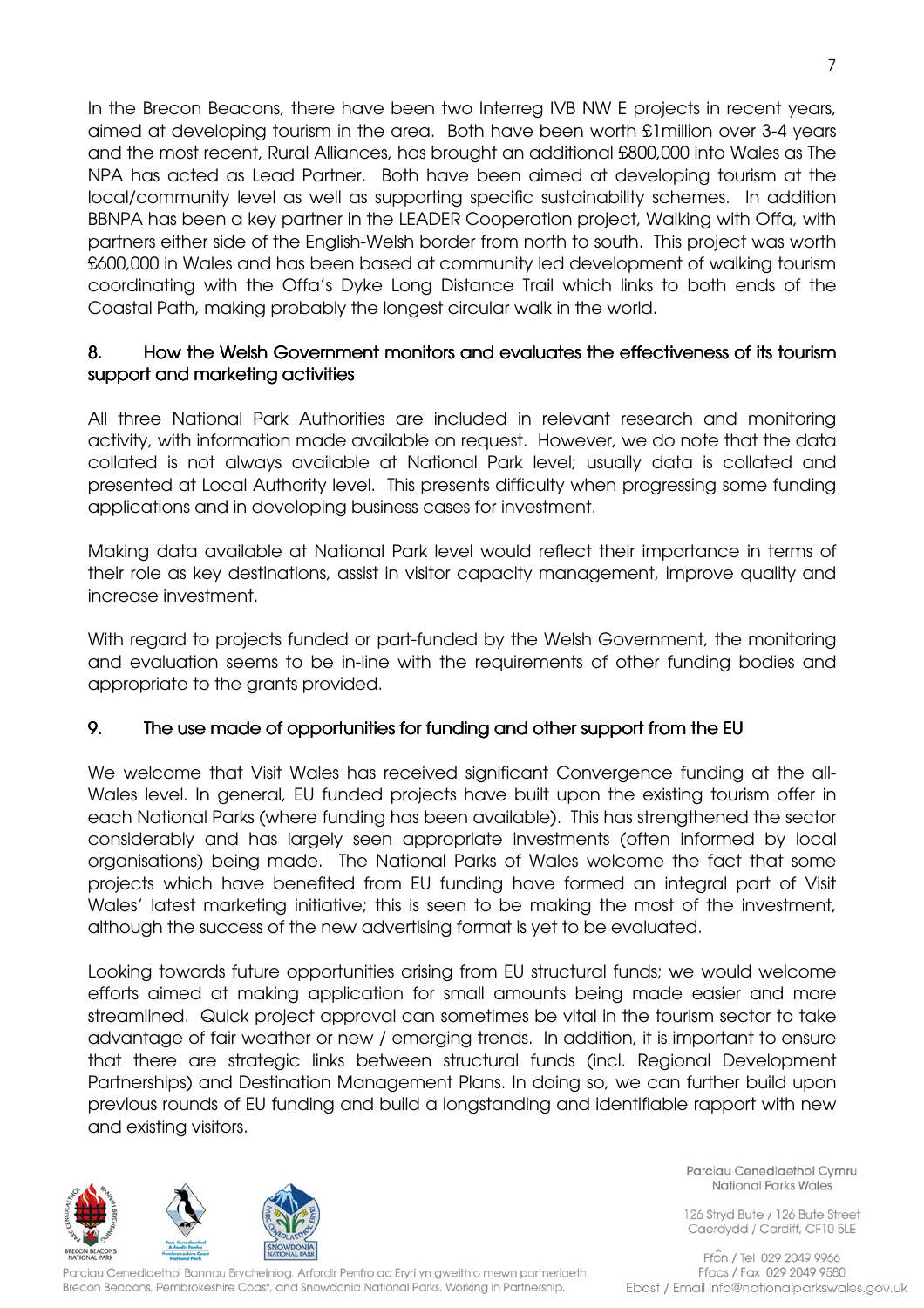In East Wales however the availability of EU funds is considerably more restricted. We are pleased that Visit Wales is increasingly recognising this but if tourism development in Wales is to remain balanced, funds must be found to assist East Wales to move forward together with the Convergence area. The availability of TMF to match fund programmes such as the Interreg projects within the Brecon Beacons remains of critical importance.

# 10. The success of Welsh Government efforts to increase the quality of Wales's tourism offer.

It is vital that efforts focusing on quality are retained and enhanced, with particular regard for training and mentoring for the SME/micro-businesses which make up the majority of operators within our National Parks. Destination Management and associated partnership working must focus on ensuring the best possible visitor experience. This agenda has clear linkages with ensuring the sustainability of tourism, particularly as it relates to the environment and community.

With regards to the quality of offer, developments such as the Wales Coast Path have built upon existing highlights (notably the Pembrokeshire Coast Path National Trail and the Offa's Dyke Long Distance Path) in a manner that adds to the quality of the visitor experience. This development has been mirrored in Snowdonia through the Princes of Gwynedd initiative which has seen existing cultural and historic locations being furnished with better interpretation and infrastructure. The Walking with Offa Project has achieved similar objectives in the east. These initiatives, and other besides, add quality to the visitor experience. In addition, many of these projects add value to visits in terms of enabling better enjoyment of our National Parks' special qualities.

The success of improving the quality of Wales' tourism offer has also maintained its value to the customer. Some of our greatest experiences are largely free or inexpensive at point of access, for example, mountain biking at Coed y Brenin in Snowdonia (among Europe's finest purpose built facilities), costs no more than a £4 parking fee. Maintaining value for money is vital in ensuring an increase in the market share and enabling the progression of cross-cutting themes such as improving health and wellbeing of the nation and reducing poverty. However, the absence of charging for most outdoor activities places a significant burden on public bodies like National Park Authorities, whose maintenance costs for trails, footpaths and public facilities rise with increasing use yet funding remains static or decreasing. These facilities provide the major attractors for Wales' tourism.

Further efforts are required to ensure that the private sector is part of delivering improvements in quality of the offer. In part this may be achieved through industry funding, however innovative methods are required to ensure industry buy-in and inclusion; there can be a sense that there is a disjoint between the national strategy and local delivery. There are concerns that the dissolution of the Regional Tourism Partnerships may compound the above.

Engagement of the private sector is critically important to the development of broadly based sustainable tourism. In partnership with Visit Wales, the three National Park



Parciau Cenedlaethol Cymru **National Parks Wales** 

126 Stryd Bute / 126 Bute Street Caerdydd / Cardiff, CF10 5LE

Parciau Cenedlaethol Bannau Brycheiniog, Arfordir Penfro ac Eryri yn gweithio mewn partneriaeth Brecon Beacons, Pembrokeshire Coast, and Snowdonia National Parks, Working in Partnership.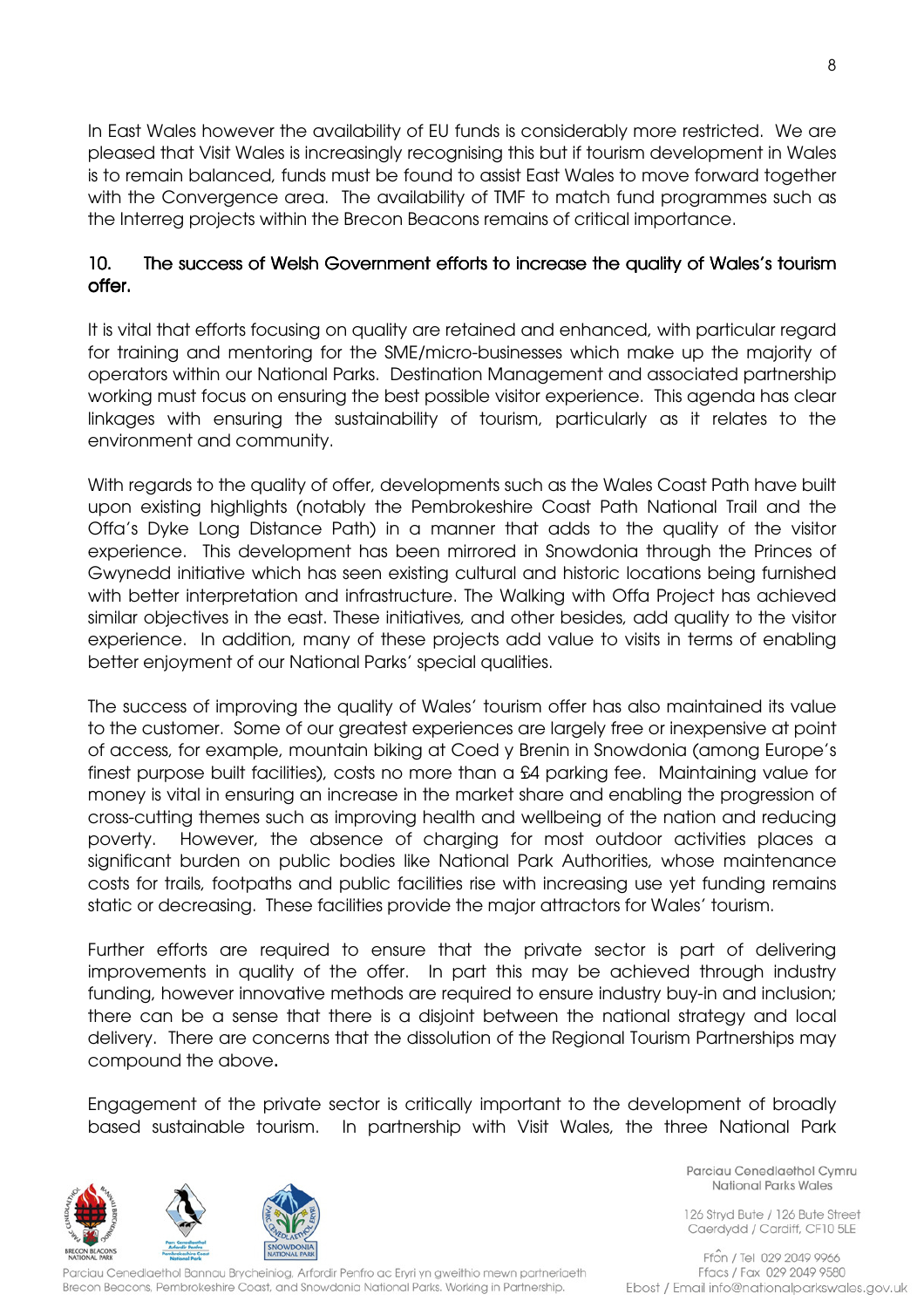Authorities has been pursuing this for some time, based on the green tourism offer. In addition schemes like the Brecon Beacons' Ambassador programme, which educates businesses about the landscape that draws their guests, are becoming increasingly important.

### 11. The extent to which the marketing and development of tourism in Wales makes the most of Wales's cultural, historical and natural assets

The National Parks of Wales welcome the profile and prominence afforded to Wales's cultural, historical and natural assets with regard to marketing and development. It reflects well on the quality of offer in Wales and in particular within our National Parks, where the majority of their special qualities relate to landscape, culture, history and/or nature. The importance of the National Parks to the Wales tourism Brand is vital and has been consistently shown, in the Arup 'Valuing Wales National Parks' research. It is names like Snowdonia, Brecon Beacons, Pembrokeshire Coast, the Gower and the Wye Valley which resonate with the customers and potential customers in our current and potential markets.

More emphasis should be placed on the role of cultural heritage in the tourism offer. Our National Parks are home to some of Wales's finest cultural heritage and history – assets which are crucial in differentiating ourselves from other destinations. Visit Wales visitor surveys corroborates anecdotal evidence from visitors coming to enjoy outdoor activities, who believe a visit is enriched by exposure to the cultural heritage of an area. Such depth of experience promotes responsible tourism and a lasting relationship which promotes repeat visits and the sharing of positive experiences.

Given that these natural and historic assets already exist and are popular with tourists, the resources required to gain further economic benefits are minimal in comparison to the costs of developing new forms of offer. Capitalising on such assets also has the potential to create benefits beyond the economic, for example they offer opportunities for education and learning and improvements in health and wellbeing. The study conducted by the Wales Activity Mapping Project 'Economic Valuation of Marine Recreation Activity' published in 2013, provides robust evidence that the economic benefits of the current resources found in the pilot area of Pembrokeshire Coast National Park already bring the tourism economy significant economic benefits.

Given the extent to which the offer of our National Parks is dependent on culture, history and nature we believe that National Parks Wales could contribute more to develop the national offer if additional resources are made available. In addition, we have a proven track record – built up over decades – demonstrating how such assets can be exposed to market without being degraded; sustainable management of our core offer is vital in ensuring sustainable and high value growth. Examples such as Carew Castle and Tidal Water Mill in Pembrokeshire or the Waterfalls area in the Brecon Beacons, show how the primary responsibilities of a National Park can work in synergy with the tourism offer of a destination.



Parciau Cenedlaethol Bannau Brycheiniog, Arfordir Penfro ac Eryri yn gweithio mewn partneriaeth Brecon Beacons, Pembrokeshire Coast, and Snowdonia National Parks, Working in Partnership.

Parciau Cenedlaethol Cymru **National Parks Wales** 

126 Stryd Bute / 126 Bute Street Caerdydd / Cardiff, CF10 5LE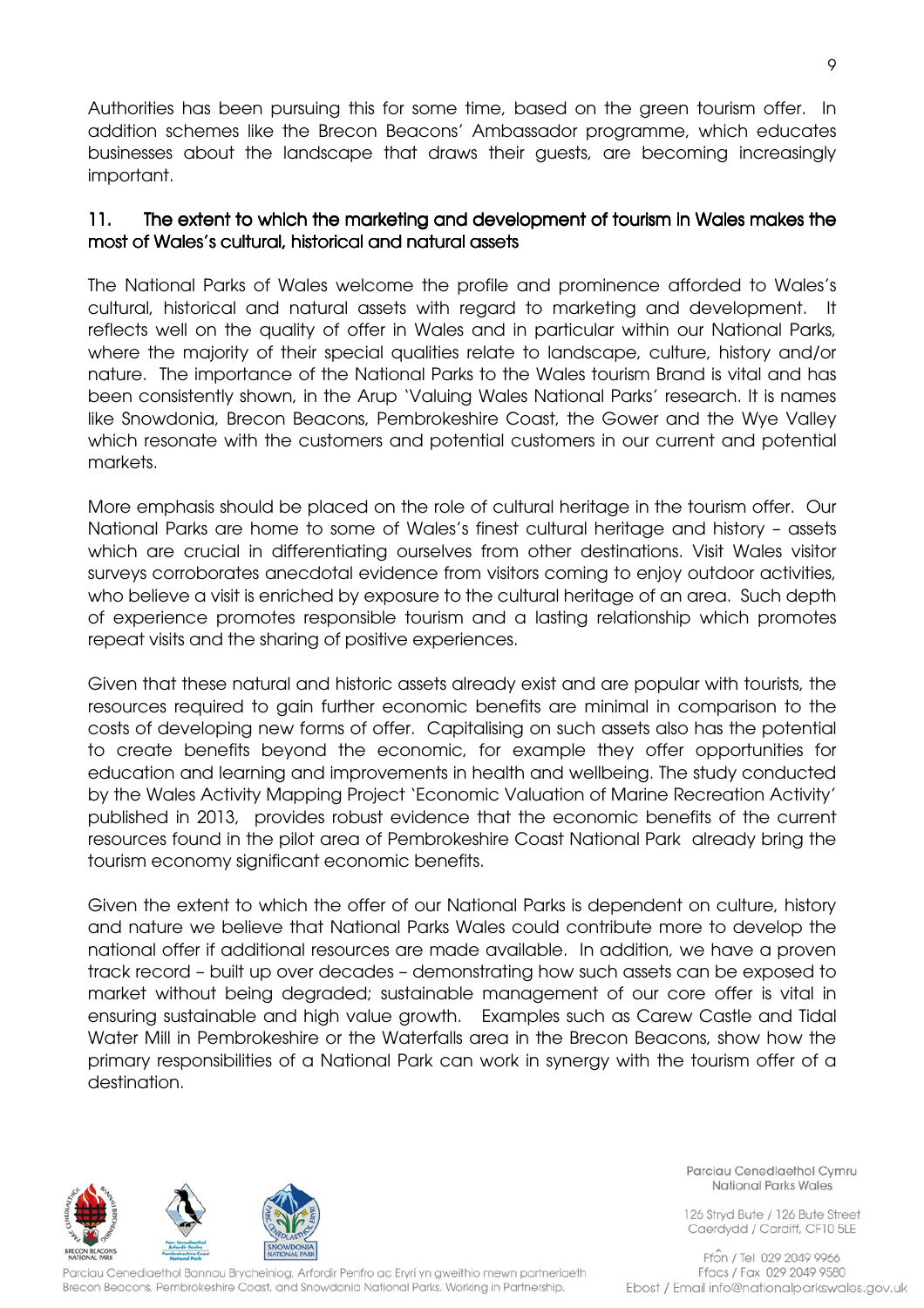# 12. The impact of major events on Wales's tourism economy, and the success of Welsh Government attempts to maximise this.

Overall the economic impact of major events on the Welsh economy and in particular our National Parks are positive. In Pembrokeshire, the National Park Authority has worked with the organisers of the International Ironman Triathlon to ensure they maximise its economic impact and exposure on the global stage. In addition, the event attracts competitors for training purposes away from the main event and often during shoulder-periods of the summer seasons. This technique of using large events to extend the season and attract new visitor (and their families/supporters) is echoed in both the Brecon Beacons and Snowdonia National Parks with such events as the Tour of Britain, WRC Rally Championship, the Brecon Jazz, Hay Literature, Abergavenny Food Festivals and the World Trail Running Championships offering similar opportunities for development. The Brecon Beacons NPA is currently developing a protocol for outdoor events organisers to follow to ensure negative impacts on the environment and local communities is minimised and that some form of payback is created.

As important as major events are, we must not underestimate the combined impact of smaller events. Our National Parks host numerous triathlons, road cycling races, mountain biking races and challenges such as the three peaks challenge, and Iron Man Wales (see above) all of which bring in great economic benefit and help develop the offer. These events usually organised by private companies or charities choose National Parks as venues because of the topography and brand of the National Park adding value to the event.

In addition we support and promote a wide array of local cultural events which also extend the season, create value from local natural and cultural resources and bring much needed profile and income into smaller communities. In the Brecon Beacons, events like Llandovery Sheep Festival, the 2014 Canalathon, Brecon Arts Festival and Dark Skies Experiences along with increasing numbers of walking festivals have emerged as excellent mechanisms for both delivering sustainable economic growth and engaging the whole community in their delivery, promoting community cohesion & vibrancy. The NPA's Interreg projects have enabled this growth in local events to develop to the point where many events are now self-sustaining.

A strategic approach to managing and hosting small/medium sized events would be beneficial. We would welcome organisers of events to work in closer partnership with National Parks to ensure that true costs of events are understood. In addition, our Authorities are well placed to ensure that events of all magnitudes provide benefit – beyond the economic – to host communities; engendering community support is vital in ensuring that all events can flourish.

Should you require further information concerning our contribution, please contact:

Brecon Beacons National Park Authority Richard Tyler, Sustainable Tourism Manager 01874 620405 Richard.Tyler@beacons-npa.gov.uk



Parciau Cenedlaethol Bannau Brycheiniog, Arfordir Penfro ac Eryri yn gweithio mewn partneriaeth Brecon Beacons, Pembrokeshire Coast, and Snowdonia National Parks, Working in Partnership.

Parciau Cenedlaethol Cymru **National Parks Wales** 

126 Stryd Bute / 126 Bute Street Caerdydd / Cardiff, CF10 5LE